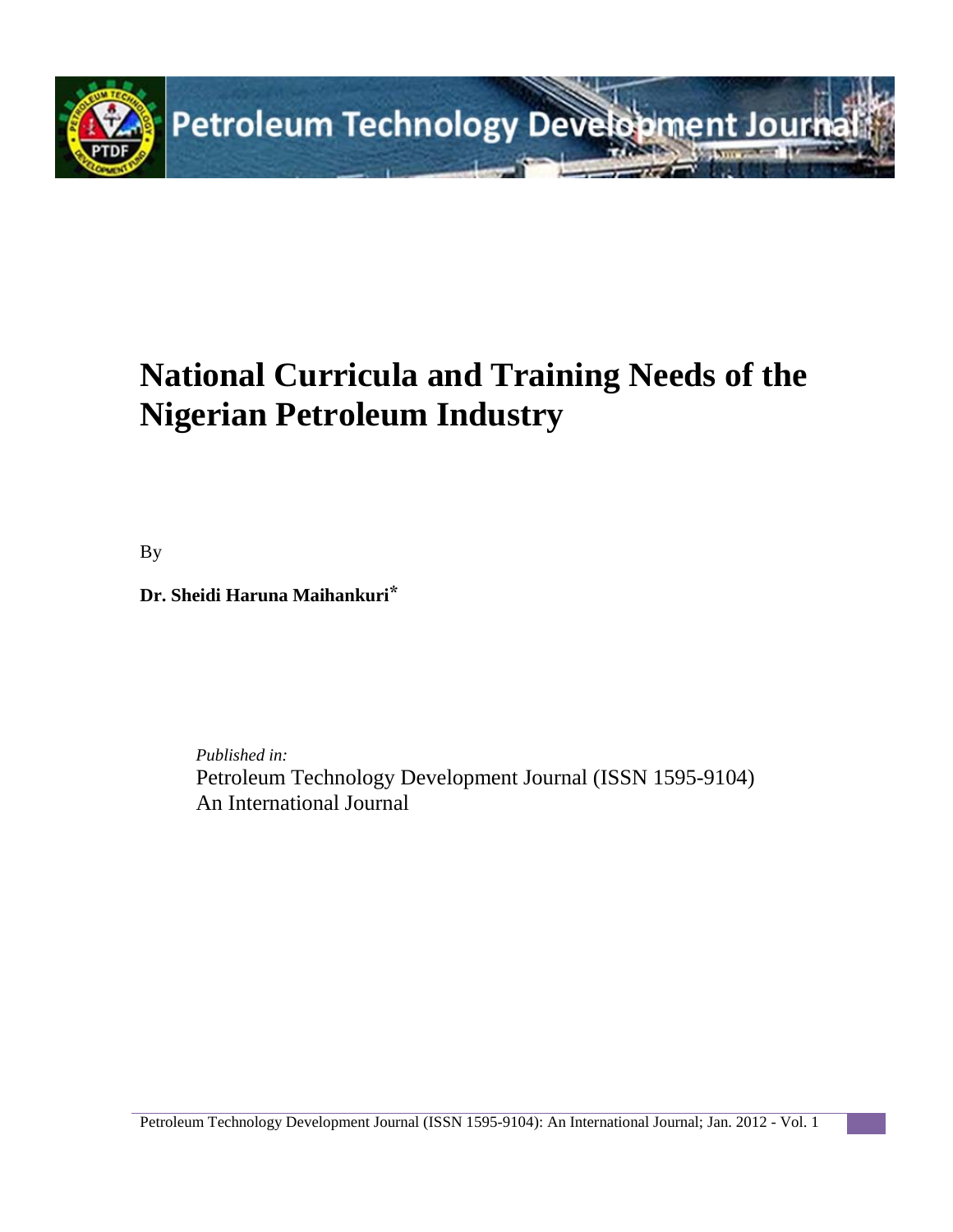#### *Abstract*

*This paper reviews Nigeria's past, where she is, where she ought to be and how to evolve an efficient and effective education and learning system – the type that will be able to meet the ever-changing demands of the petroleum industry in particular and the needs of a nation desirous of industrial and scientific breakthrough. The quality of technical and engineering education in Nigeria has been plagued by different curriculum-related challenges. These challenges have affected the quality, growth and development of the petroleum industry. The educational curriculum has become inadequate for the training of personnel for the industry. To a large extent the level of expertise in Nigeria lacks the dynamism required to match the pace of the ever-changing technology needed in the industry. Lack of appropriate investment in human capital development in the technical and engineering fields have contributed significantly to the failure of various National plans and development strategies. As a consequence Nigeria is experiencing serious human resources constraints in the petroleum industry. This paper evaluates knowledge acquisition, the constraints and the possibilities of creating new human-resources capacity for the industry. We submit that a re-orientation of existing training institutions in terms of skills-development strategy will help create the base for new careers and career opportunities for those working in, or aspiring for careers in the industry.*

**Keywords:** curriculum, training, petroleum industry, institutions.

#### **Introduction**

l

The Nigerian petroleum industry needs to embark on an aggressive curriculum, training and development programme in order to increase the size and skill level of its national workforce. There is an acute local skill shortage in the petroleum industry. This can be attributed to years of reliance on foreign skills to prop up the country's energy sector. Today, the country lack mentors who would train the young and upcoming professionals in the industry. The nation also needs to extend the training to industry training providers.

Some of the serious challenges of the educational sector include the national curriculum, inadequate and ill-trained teaching staff, ill-equipped libraries, laboratory equipment and facilities, industrial training experience of staff and industrial training arrangement for students, and foundation level training. Students who aspire to acquire higher education and specialized skills should have a strong background in the fundamental subjects and language<sup>[1](#page-1-0)</sup>. A solid foundation is required for successful educational knowledge and practice.

The Nigerian Petroleum Industry Local Content Development Act is the cumulative result of decades of attempts by the government and stakeholders in the petroleum industry to ensure that the industry provides local value and maximized benefits to

<span id="page-1-0"></span><sup>⃰</sup>Department of Mechanical Engineering, Petroleum Training Institute, Effurun, Delta State Nigeria Babalola J. B. and Okediran A**.** (1997) Functions of management. An Overview of Tertiary Education Institutions in Nigeria. Journal of Research in Education. 1(1):17-24.

Petroleum Technology Development Journal (ISSN 1595-9104): An International Journal; Jan. 2012 - Vol. 1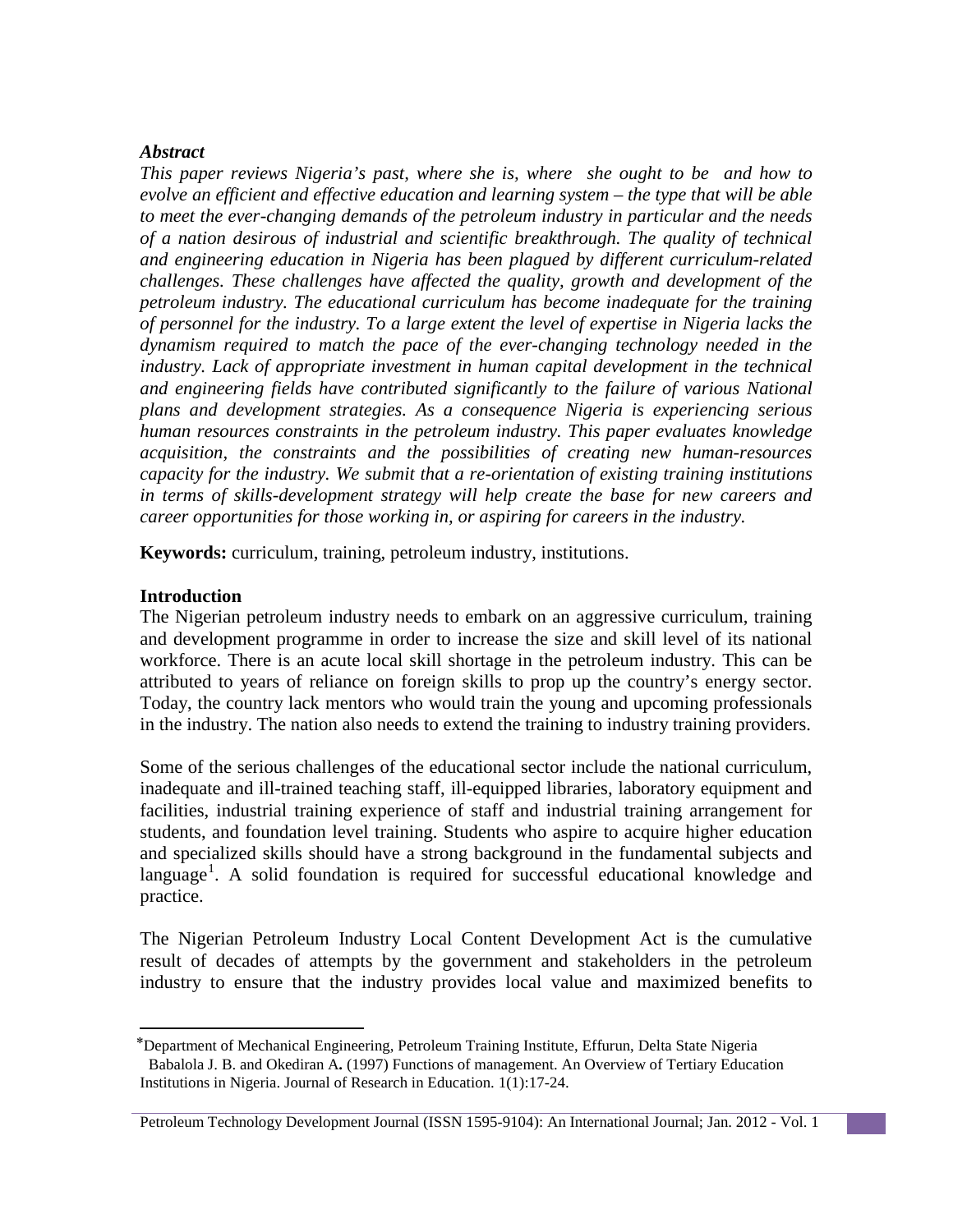Nigerians<sup>[2](#page-2-0)</sup>. For fifty five years since the discovery of oil in Nigeria, the petroleum industry has functioned as an "enclave" economy, with very little linkages and contribution to the wider Nigerian economy. Previous efforts to give effect to the local content policy include establishment of various research, development, training, education and support funds; provisions in the Petroleum Act on mandatory employment and training of Nigerians by petroleum operators, provisions on technology transfer, local content utilization, recruitment and training of Nigerian personnel contained in various contractual arrangements with international oil companies (IOCs) and the establishment of a Nigerian Content Division (NCD) of the Nigerian National Petroleum Corporation (NNPC) to monitor and give effect to government's Nigerian content policy.

## **National Curriculum**

The government of Nigeria has never had a sustained focus on the development and application of engineering and technology for transforming its national economy. Furthermore, the education curriculum was not designed to deliver leadership base in science and technology.<sup>[3](#page-2-1)</sup> The result is deficiency at all levels of curriculum development both in terms of relevance and setting the foundation needed for technological advancement. It is a delight to note that in recent times, the National Education Research and Development Commission (NERDC), National Universities Commission (NUC), National Board for Technical Education (NBTE) and National Commission of Colleges of Education (NCCE) have started taking steps to update curricula for levels specific to their mandates.<sup>[4](#page-2-2)</sup> These efforts need to be fast-tracked since the bureaucracy involved delay release of the revised curricula, making them obsolete at the time of approval. The expedient way to go is to load the curricula with enduring skills rather than contents which become outdated by the year.

# **Technical and Vocational Education**

 $\overline{\phantom{a}}$ 

Effort is made here to highlight the major issues and challenges of the Educational sector that should provide a "road map" for national policy dialogues and concerted action for the purposeful development of the sector, within the overall context of needs and the on-going reform agenda of the Federal government<sup>[5](#page-2-3)</sup>. These issues and challenges are as follows:

- 1. While the National Policy on Education intends to make many students to be technologically literate, the two areas of concern here are that:
	- After the Junior Secondary School, most students have nothing more to do with technical education; and
	- $\triangleright$  At virtually all levels, technical and vocational education is not adequately backed up with enough human and material resources. These must be properly addressed.

<span id="page-2-0"></span>Tolulope A. (2010) A Review of the Nigerian Petroleum Industry Content Development Act, 2010. Columnist Weekly. The Nigeria Business.com

<span id="page-2-1"></span>Egbogah O.E. (2010) The Role of Technology in National Development. SPE Talent and Technology. Society of Petroleum Engineers. www.spe.org/spe-app/spe/tt/vo1/no2/tech\_htm

Okebukola P. A. (2010) Whither Education in Nigeria? Nigerian

<span id="page-2-3"></span><span id="page-2-2"></span><sup>5</sup> Obanya P. A. I. (2005) Nigeria Education Sector Diagnosis. A Framework for Re-engineering the Education Sector. Education Sector Analysis Unit, Federal Ministry of Education. Nigeria.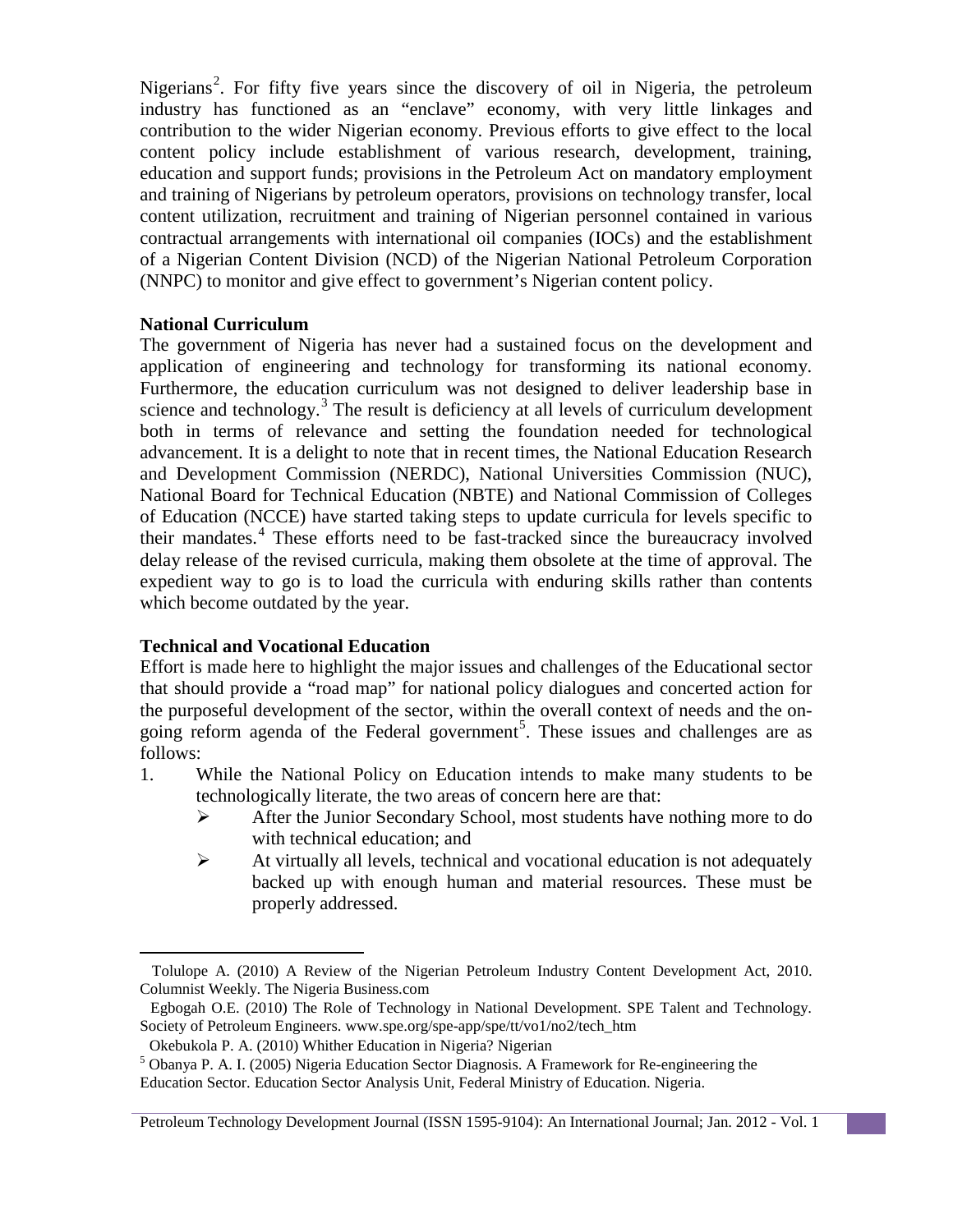- 2. On access, the very small proportion of students in the technical colleges, polytechnics and technical colleges of education should be squarely addressed.
- 3. Some special measures would need to be taken to promote female participation in technical and vocational education.
- 4. There is a need to enhance the place of Information and Computer Technology (ICT) on the Junior Secondary school (JSS) curriculum so that every student would be Information Technology (IT) competent for life.
- 5. The low status of technical and vocational education should be addressed through appropriate policy incentives.
- 6. The issue of little private sector involvement in technical and vocational education should be addressed.
- 7. Technical and vocational education is severely underfunded.

# **Higher Education**

**Minimum qualification for teaching:** The NUC minimum standard of a PhD for teaching in the Nigerian university system from the Lecturer Grade II position and above should be embraced and implemented with vigour. While a 2009 deadline was set, perhaps a slight shift to 2015 will allow those who are currently making efforts to upgrade to complete their doctoral programmes. In addition, the NUC programmes and those of the universities to support training of young academics for PhD would have sufficiently flowered from 2012. A shift for enforcement to 2015 should be the last since the minimum standard of PhD was agreed by the Nigerian university system as far back as 1989. [6](#page-3-0)

**Training in Research Skills**: Research skills need to be continuously upgraded in the light of the flux in research techniques and modernity of equipment.<sup>[7](#page-3-1)</sup> At least once every two years, all higher education academic staff should have an opportunity for research skill upgrading.

# **Poor Curricula Delivery**

l

Quality in education has been lowered by poor curriculum delivery. Harsh and intimidating classroom interactions engender fear in pupils and hatred for school. Over 40% of primary 4 pupils sampled in the Monitoring and Learning Achievement (MLA) study in 1996 adduced their dislike for school to poor teaching methods and intimidation by the teacher, including caning. Classroom transactions are usually in the form of four dimensions of interaction: teacher-pupil; pupil-pupil; teacher-material; and pupilmaterial. The four modes of interaction occurring simultaneously as teacher-pupilmaterial interactions are preferred in a constructivist learning setting. However, what predominates in most classrooms from primary through to postgraduate is the lecture, unidirectional mode. At the concrete operational stage of cognitive development where

<span id="page-3-0"></span>Adesoji A. O. and Alade I. A. (2010) Towards Improving the Status of Higher Education in Nigeria. Academic Leadership. The Online Journal. Volume 8 Issue.

<span id="page-3-1"></span>Olafuyi O. A., Chukwuma M. C. and Adewole E. S. (2010) A Review of Petroleum Engineering Education Curriculum in Nigeria. Journal of Education and Sociology. Pp15-20.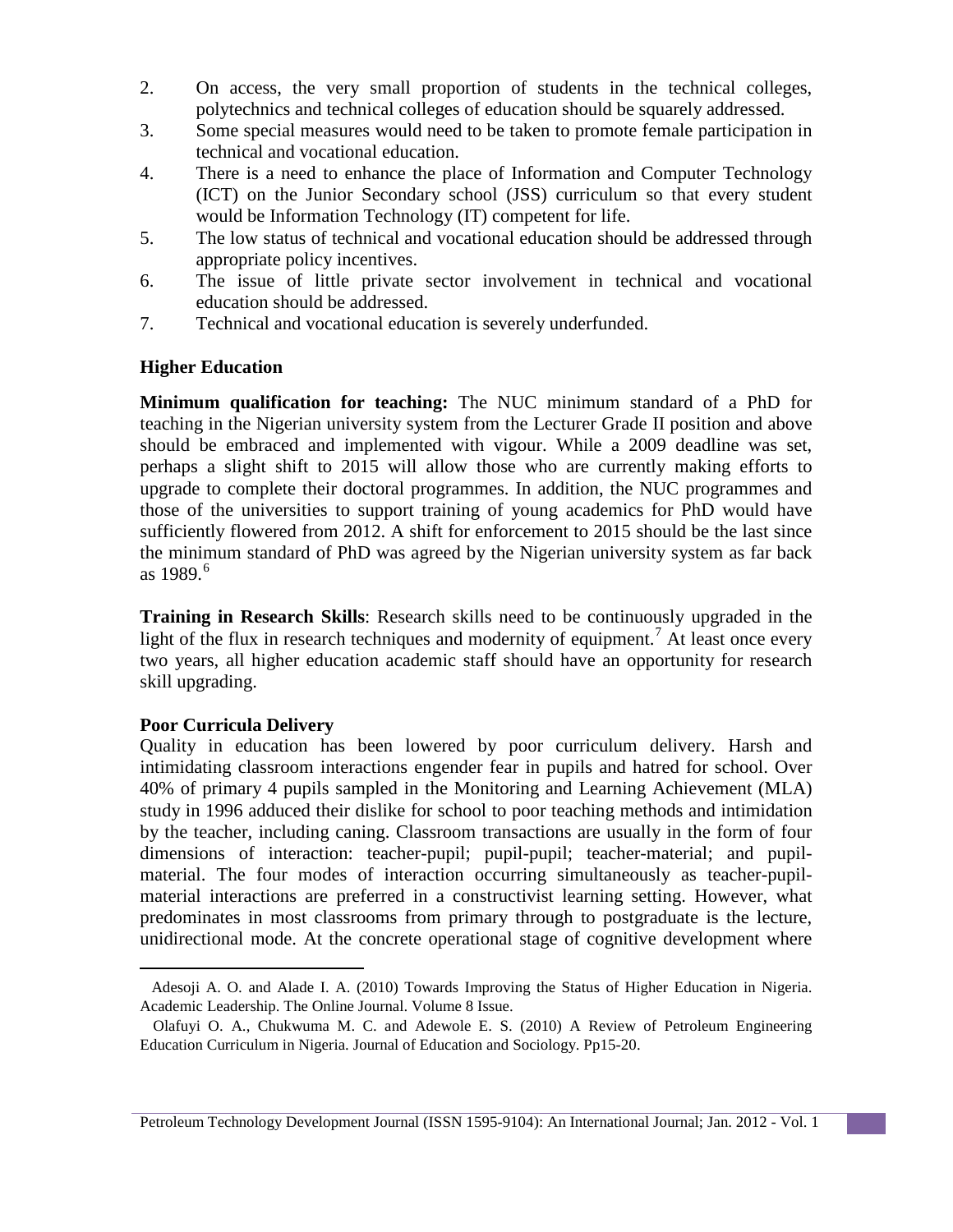most primary and secondary school students belong, this mode of instruction contraindicates meaningful learning.<sup>[8](#page-4-0)</sup>

## **Teacher Quality**

There is an urgent need to double the current rate of teacher production at the basic and higher education levels. This is obviously a tall order given the aversion of candidates for certificates, diplomas and degrees in education. However, through a battery of incentives, enrolment into teacher training institutions at all levels can be bolstered. These incentives include:

- (a) Reducing by half the current tuition for training in education in colleges of education, polytechnics and universities;
- (b) Automatic bursary awards for all education students; and
- (c) Enhanced post-graduation salary package for teachers.

## **Student Intake**

*Avoid Admitting Students without five SSCE Credits***:** The admission requirements should be categorical in excluding candidates who do not have five credit-level passes in the Senior School Certificate Examination (SSCE). In some universities, consideration is given to candidates who have three SSCE credits and two Nigeria Certificate of Education (NCE) merits.<sup>[9](#page-4-1)</sup> This consideration should be scrapped.

*Limiting the Number of Sandwich/Part-time Students***:** It has been found that over 60% of the poor quality teachers in the secondary school system are trained through Sandwich and Part-time programmes.<sup>[10](#page-4-2)</sup> In order to improve quality, the number of such candidates admitted into Faculties of Education should be reduced drastically.

#### **Access to University Education**

First, we must set a national goal indicating our higher education participation rate (HEPR). In simple terms, HEPR is the proportion of eligible population who have access to higher education. Africa's higher education participation rate is currently 10% while in the United States and Europe, it hovers around 50– 60%. South Africa is 18% with a plan to push it to 20% by 2012. Britain has set 50% as its HEPR. Data computed from UNESCO Institute of Statistics sources put Nigeria's HEPR at about 8%.<sup>[11](#page-4-3)</sup>

Nigeria should set 20% as a target to be met by 2020. To meet the 20% target, we need to achieve at least 10% annual growth in enrolment. The solution, however, is not to admit many more students into the present under-resourced universities. By doing so, we shall end up with degree mills and depressed quality of graduates. The solution is a planned and phased expansion.

# **Social Vices**

<span id="page-4-0"></span><sup>8</sup> Adesoji, Op. cit

<span id="page-4-1"></span> $<sup>9</sup>$  Ibid.</sup>

<span id="page-4-3"></span><span id="page-4-2"></span> $10^1$ Okebukola, 2010, Op. Cit

Petroleum Technology Development Journal (ISSN 1595-9104): An International Journal; Jan. 2012 - Vol. 1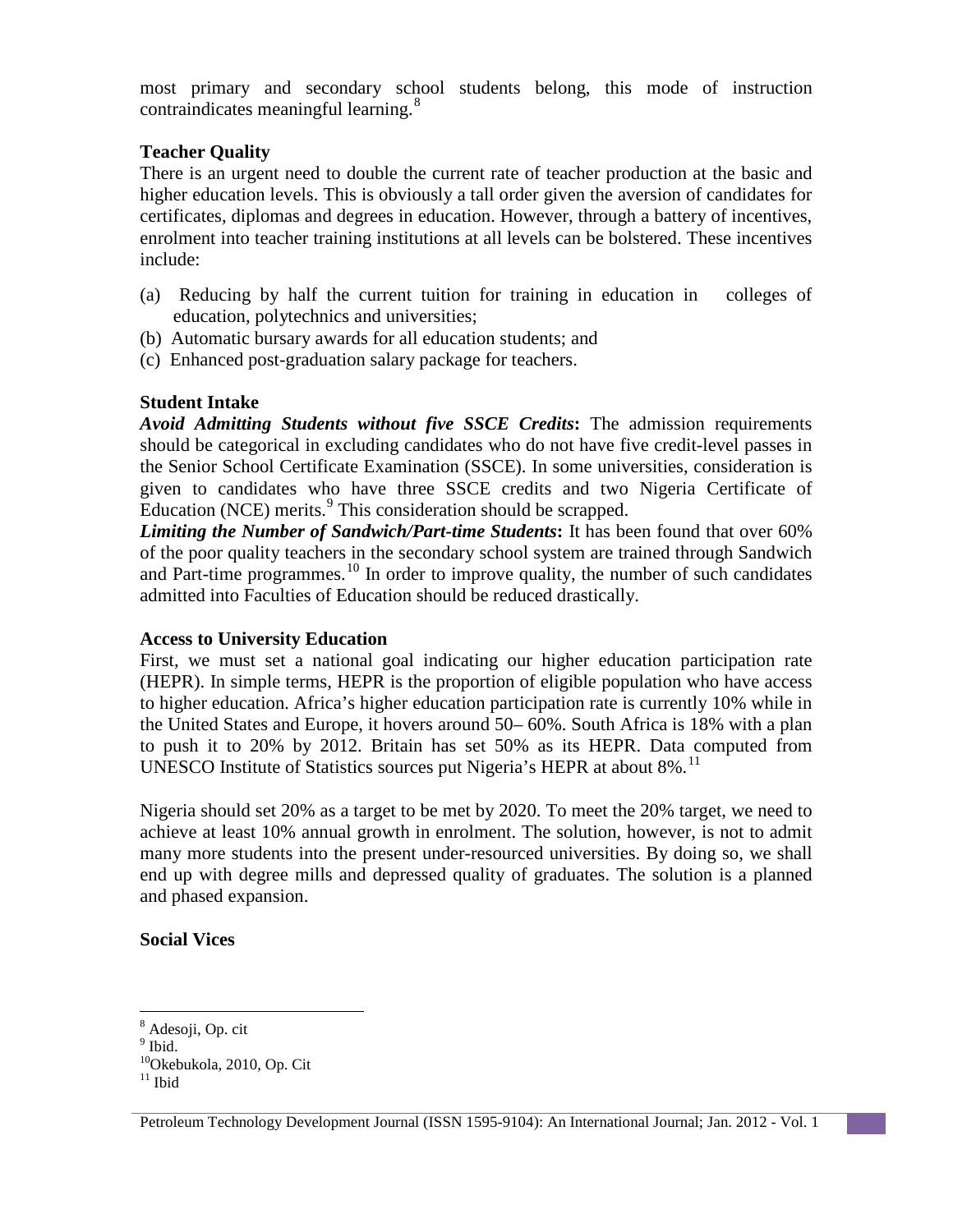Examination malpractice, cultism, and sexual harassment are social vices that have crept from the larger society to our educational system. These vices, especially examination malpractice are exerting toll on the quality of products from the system.

# **The Way Forward**

The next important road to travel is the strategy to be adopted for achieving educational targets. The goal here is not to suggest solutions to all the problems bedevilling the educational system. The intention is to focus on those issues impacting more on quality delivery of education. Reforms are proposed in the following selected areas:

- Teacher Quality, Quantity, Certification and Welfare.
- 
- Entrepreneurial education at all levels.<br>
Establishment of a National Quality As Establishment of a National Quality Assurance System.<br>
> Improving access to higher education.
- 
- Combating degree mills.
- → Improving access to higher education.<br>
→ Combating degree mills.<br>
→ Reforms specific for the university sys<br>
→ Funding. Reforms specific for the university system.
- $\triangleright$  Funding.<br> $\triangleright$  Broaden
- Broaden the curriculum of research methodology to improve the research project writing skills.
- $\triangleright$  Strengthen and enforce higher weighting to practical to better equip science education graduates to carry out experimental research and simulations.
- Experienced professionals (teachers, principals, and inspectors) should be invited periodically to talk to teachers; this will stimulate and motivate their interest in teaching as a career.

## **Entrepreneurial Education at All Levels**

A key factor in propelling the economy is the promotion of entrepreneurial culture in the citizenry. The education sector provides the platform for inculcating entrepreneurial spirit and the learning experiences for entrepreneurial skill acquisition. While entrepreneurship should be a goal at the basic and higher education levels, it is only at the higher education level, especially the universities that attention is paid to entrepreneurial education. The NUC and NBTE have taken steps in promoting entrepreneurial education in the universities. While these efforts need to be strengthened, other levels of education should take cue from this lead.

#### **Basic Training Needs of the Petroleum Industry**

For education, Nigeria spends an estimated 2.4% of its Gross National Product (GNP) while Sub-Saharan Africa as a whole spends  $5.1\%$ .<sup>[12](#page-5-0)</sup> In Nigeria, primary education enrols 81% of the relevant age group and graduates 69% of these. Therefore, just over half of all children complete primary school. School drop-out rates have been rising and educational standards have reportedly declined.<sup>[13](#page-5-1)</sup> Secondary education enrolments grew at roughly

<span id="page-5-0"></span> <sup>12</sup>Anieku N. and Ozochi C.A. (2010) Restructuring Education, Training and Human-Resource Development in the Nigerian Construction Industry. Journal of Science and Technology Education Research Vo. 1 (5) pp. 92-98.

<span id="page-5-1"></span><sup>13</sup> Onweh V.E. (1997) Science and Technology Education in the Past Decade in Nigeria: Policy, Practice and Prospects. In: K.A. Salami et al. (eds), Technology Education in Nigeria. Lagos: Nigerian Association of Teachers of Technology.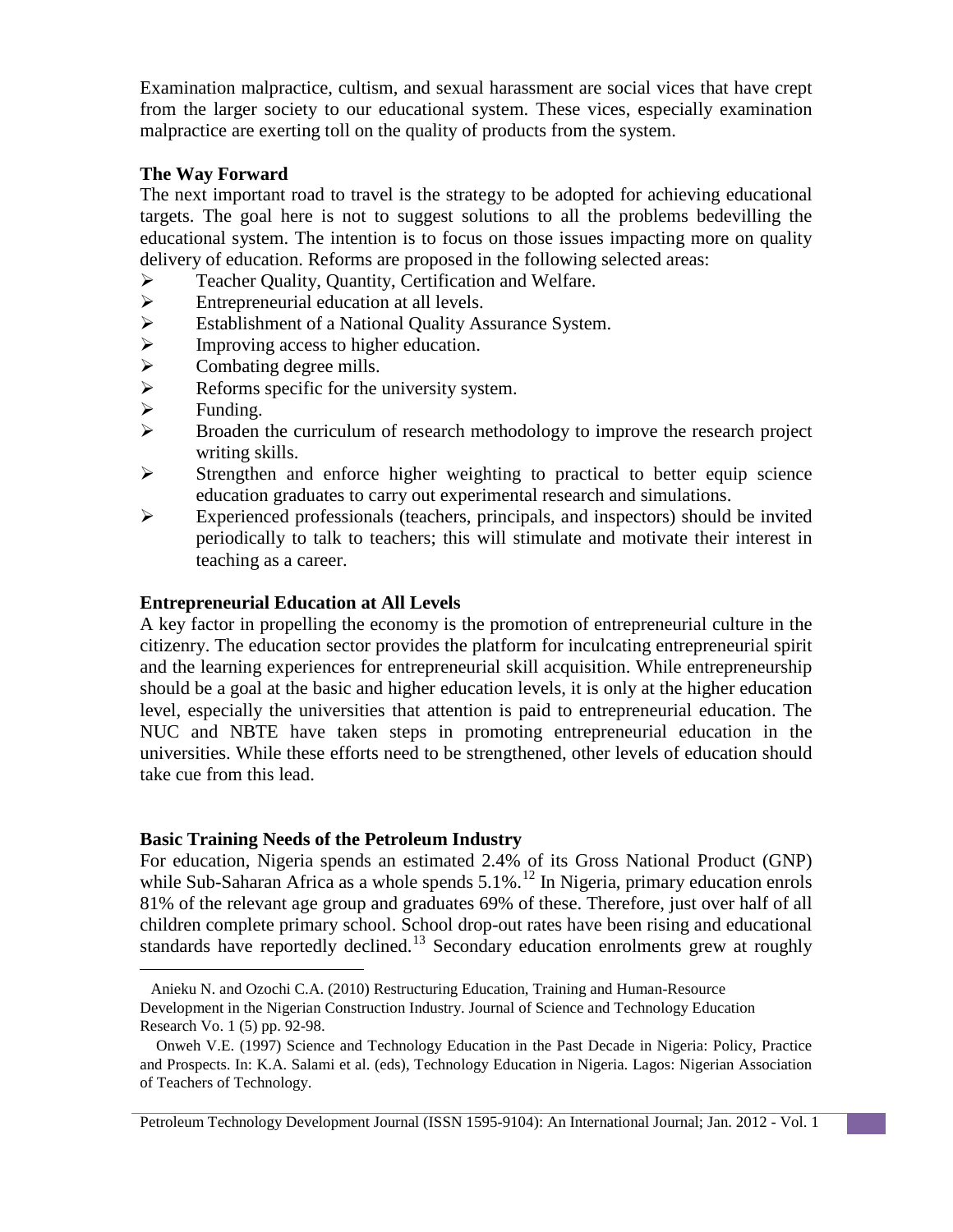10% yearly during 1990s, but access remained constrained (less than half of secondary school age children attend school) and significant regional disparities in access are evident.

Technical education is substantially neglected by policymakers and oriented to the teaching of traditional hand skills that are often divorced from labour market requirements. Higher education enrols a very modest 4% of the relevant age cohort. This level compares poorly with economic competitors such as South Africa (17%), India (7%), Indonesia  $(11\%)$  and Brazil (12%).<sup>[14](#page-6-0)</sup>

Since the education of technical and professional staffs to operate in the petroleum industry can only take off beyond this point, it is apparent that the education of professionals to man the industry is seriously hampered. Three basic reasons can be adduced for this trend of things:

- 1. The need for basic subsistence as a pre-requisite instinctive to man. In 1985, Nigeria's poverty line was such that the rural, urban and national levels were respectively 49%, 31.7% and 43%. Seven years later, although there was an improvement of 13% and 7% respectively in the rural and national levels, the urban level's improvement was marginal at 1.2%.
- 2. By international assessment at 1997, Nigeria was considered really poor as over 70% of her population lived on less than \$1 per day and over 90% lived on less than \$2.0 per day. Consequently, a substantial percentage of the educable population drop out to focus on subsistence.
- 3. There is a chronic lack of facilities to offer adequate education to all deserving and qualified Nigerians and consequently, another substantial percentage of the qualified population drop off due to lack of appropriate institutions to accommodate their educational needs.
- 4. Funding of the educational system in Nigeria has been identified as one of the most pervasive and the greatest challenge to education and the training of all categories of professionals in the country. Experts agree that the most serious problem facing the Nigerian educational system is the manner in which the sector is funded, organized, planned and administered. The United Nations Educational and Scientific Commission (UNESCO) approved standard budgetary allocation to education is 26% of the national budget and in appreciation of the key role of that sector in economic development. Nigeria has not been able to meet this minimum standard in the last 16 years and indeed the budgetary allocation to education has not risen beyond 10% since 1999.

Successive Nigerian governments have shown low level of interest on education as indicated by previous budgetary allocations. Not only is the training of petroleum industry workers of little interest in the government of Nigeria, but so is any other kind of training. The low investment privately accorded to education implies that the basic ground upon which individuals, firms or institutions could stand to undertake the discrete training of petroleum workers is very weak and the existing educational factor cannot be

<span id="page-6-0"></span> <sup>14</sup> World Bank (2006) The Global Education Challenge: A View from the World Bank. Global Seminar Series 1 February, 2006. Washington DC.

Petroleum Technology Development Journal (ISSN 1595-9104): An International Journal; Jan. 2012 - Vol. 1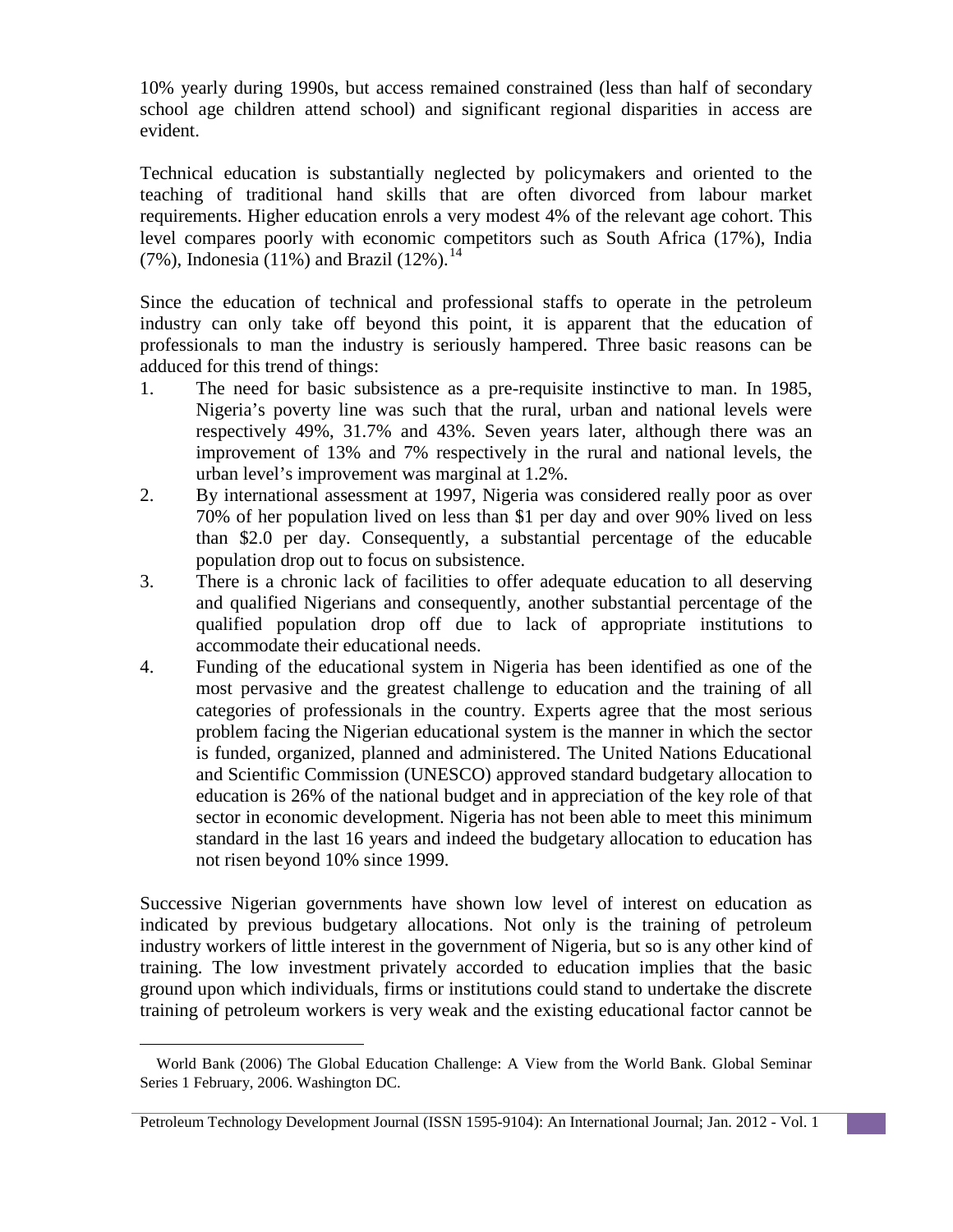maintained. The long term implication of this situation is extremely disturbing because a time will come when the populations who have been so denied their opportunity of meaningful training will be directly responsible for the continued functioning of not only the petroleum industry, but the country in general. This will indeed be a disaster.

# **Nigerian Petroleum Industry Content (NOGIC)**

The concurrent establishment of the Nigerian Content Development and Monitoring Board (NCDMB) with a clear mandate to superintend over all matters pertaining to Nigerian Content (NC) development in petroleum industry provides unfettered impetus for addressing the challenges of promoting indigenous participation in industry activities. [15](#page-7-0)

To appreciate the significance of the Board's mandate towards realization of government's economic reform agenda, developing the petroleum industry as launch pad, it is important to highlight these challenges under the following broad perspectives:

- Excessive importation of goods and services at the expense of local participation resulting in otherwise avoidable impoverishment and alienation of the people. A major contributor to the Niger Delta situation.
- Performing the mega-projects of the industry abroad eliminates opportunities to develop human and infrastructural capacity in Nigeria. Capacity constraints in turn, limit the industry's ability to perform sufficient work scope in Nigeria when designing, procuring and fabricating facilities, plants and assets or for after sales support in the operations and maintenance phase.
- $\triangleright$  It is estimated that over 150 times more jobs are created in other countries than in Nigeria on the back of Nigerian products at the expense of National development. Apart from the obvious negative impact of unemployment on the economy, the nation is denied opportunities for industrialization and technology transfer.
- In absolute terms, less than 20% of \$18b average annual industry spending is retained in Nigeria. Such prolonged capital plight is a major factor for low economic performance, insignificant impact of the sector on the nation's Gross Domestic Product (GDP) and poor levels in local infrastructure investment despite heavy government expenditure in the sector.

Therefore, the mandate to the board to ensure that Nigerian content counts in all industry activities is very instructive. There is high public expectation that the board's implementation programmes will translate into measurable impact to improve cost effectiveness, create genuine employment opportunities and prepare local capabilities for industry operation.

# **Enhancing Technological Strength**

It is imperative to look at the Malaysian example. In the early and mid-1990s, the E&P Subsidiary of PETRONAS, the national oil company of Malaysia, began rapid growth and expansion in domestic and international operations in line with the national

l

<span id="page-7-0"></span><sup>&</sup>lt;sup>15</sup>Tolulope, 2010, Op. Cit

Petroleum Technology Development Journal (ISSN 1595-9104): An International Journal; Jan. 2012 - Vol. 1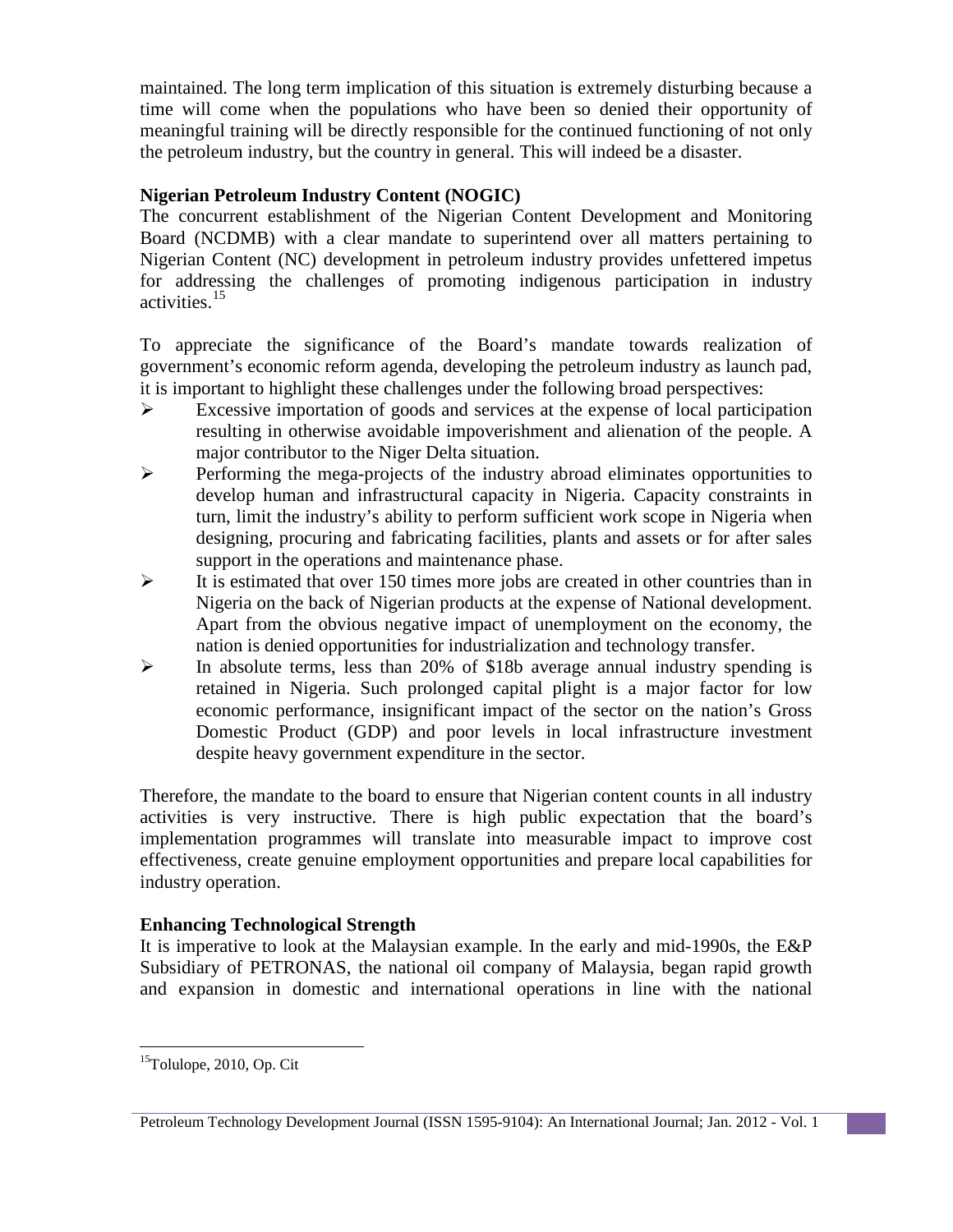development imperative.<sup>[16](#page-8-0)</sup> It therefore became necessary to emphasize the role of technology in the company's core business. A long-range strategic technologic plan was drawn to ensure that the company was constantly and consistently applying selected new and proven technologies that could add value to the company's business.

Egbogah<sup>[17](#page-8-1)</sup> reports that PETRONAS instituted formal training to upgrade the staff's expertise and encourage attendance at conferences and courses, while its preferred method of acquiring technology was through strategic alliances and technology partnerships. The company sought partners that could make its business more competitive by helping to improve the quality and efficiency of the company's base operations. Research and Development (R&D) involved collaboration between Petronas Carigali, the field operator, and PETRONAS Research and Scientific Services to define research problems and supervise the commercialization of results. All research projects from which new technologies resulted were driven entirely by Carigali's E&P requirements, and various company departments served as project sponsors. There was no room for any research that was not directed at solving a company performance problem and for which no value was readily apparent.<sup>[18](#page-8-2)</sup>

A technology partnership was not a standard contract format by a philosophy; it is an attitude toward a relationship, and a system that could be structured into a wide range of formats. The philosophy was to create collaboration between Petronas Carigali and vendor service companies to work in integrated teams applying technology to a Carigali project. Instead of direct purchase of any purveyor's technology, PETRONAS proposed applying the technology to the project, during which time Petronas Carigali would pay for the cost of contractor's staff participation plus the cost of acquiring the technology, but only at the successful completion of the project. The process would allow PETRONAS staff who participated in the project to gradually learn the technology, which resulted in effective technology transfer.

The oil industry plan was integrated into the Malaysian National Business Plan in what is known as "Vision 2020", a roadmap to the country's transformation to a developed nation by the year  $2020$ .<sup>[19](#page-8-3)</sup> The plan also seeks to improve in-country technical and business skills by investing in technical and business education, encouraging international companies operating in the country to integrate qualified local personnel into all aspects of development and operations, and emphasizing proficiency in international business languages. The plan further tries to leverage expertise and capital from international organizations to transfer knowledge and build in-country capabilities.

l

<sup>&</sup>lt;sup>16</sup> Egbogah, Op. Cit

<span id="page-8-1"></span><span id="page-8-0"></span> $\frac{17}{18}$  Ibid

<span id="page-8-3"></span><span id="page-8-2"></span> $19$  Ibid

Petroleum Technology Development Journal (ISSN 1595-9104): An International Journal; Jan. 2012 - Vol. 1